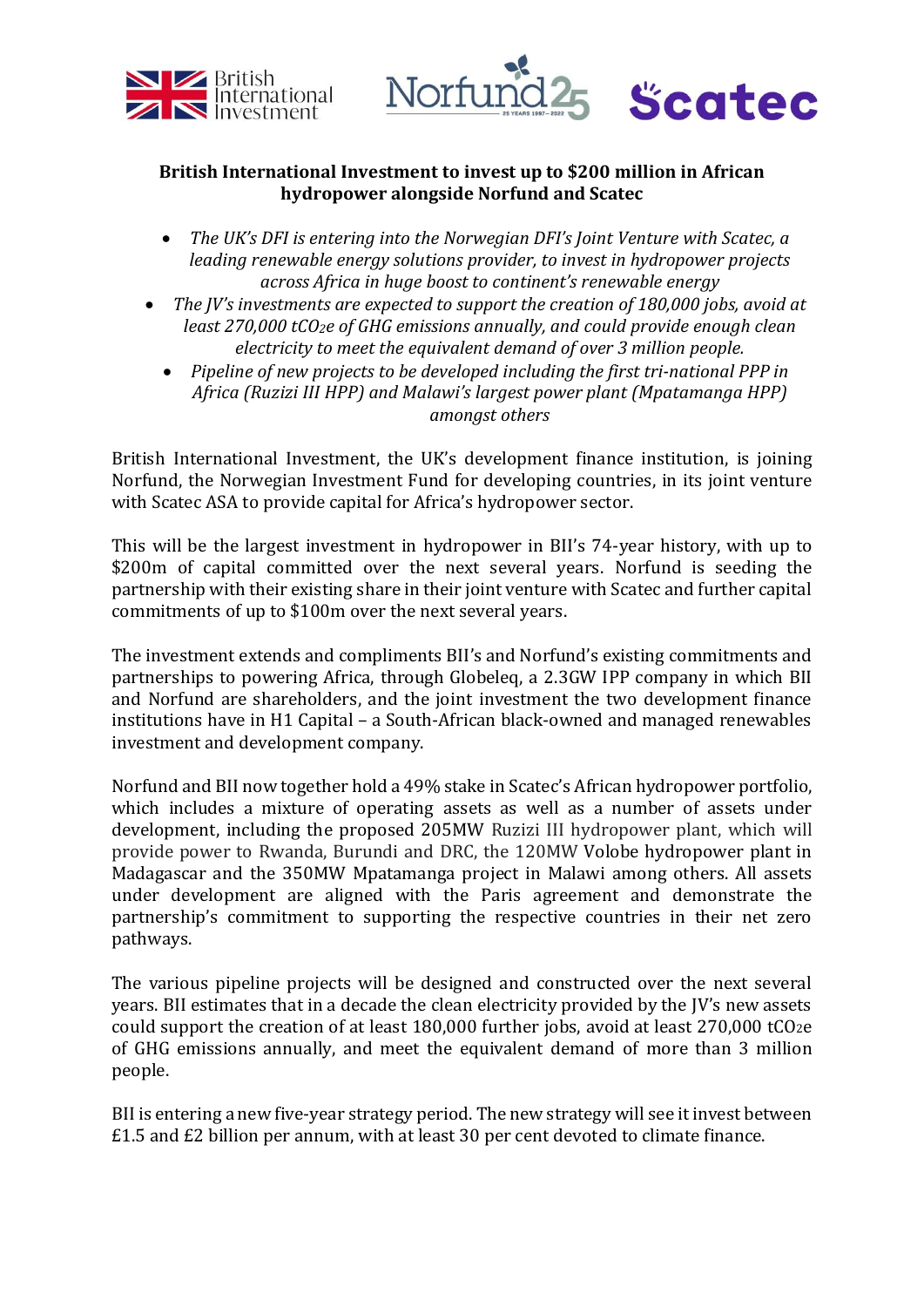Norfund was instrumental in building the company known as SN Power into a leading hydropower company in developing countries, which was then sold to the Norwegian renewable energy developer Scatec in January 2021. The parties agreed to collaborate on SN Power's projects in Africa, under new Scatec ownership, whereby Norfund retained a 49 percent stake, which will now be shared with BII.

**UK Minister for Africa, Vicky Ford**, said: "British International Investment is helping to deliver on the UK's vision for the Clean Green Initiative, by providing capital to power inclusive economic sustainability across Africa. Investing to bolster Africa's hydropower sector is a strong step toward helping to meet the energy demands of three million people in countries most at risk to the impacts of the climate emergency. Through these projects, UK finance will enable job creation and drive clean productive growth across the continent."

**Chris Chijiutomi, Managing Director, Head of Infrastructure Equity, Africa & Pakistan at BII**, said: "Hydropower is critical for providing clean baseload and peaking power, especially in landlocked countries in Africa, as the continent countries transition away from fossil fuels towards a net zero future. BII along with its partners will play a key role in providing inclusive and sustainable finance to support hydropower in sub-Saharan Africa. It is great that we are partnering with Norfund and Scatec in this partnership."

**Mark Davis, Executive Vice President Clean Energy in Norfund,** said: "The expansion of dispatchable renewables is critical to support the integration of more wind and solar energy in Africa. We are delighted to be able to join forces with BII in our partnership with Scatec, to further scale up our ability to provide clean and affordable energy through hydropower, enabling economic development and job creation, while avoiding emissions."

**Terje Pilskog, CEO at Scatec, said:** "We are excited to have British International Investment join our venture with Norfund and this is testimony to the importance of hydropower across Africa. This strong partnership and investment by BII will support our concerted effort to boost the continent's renewable energy drive and deliver affordable and clean energy to the world."

ENDS

For additional information, please contact:

**BII:** Andrew Murray-Watson | Head of UK media | M: +44 7515 695232 | E: **amurray**[watson@cdcgroup.comb](mailto:amurray-watson@cdcgroup.comb)

**Norfund:** Per Kristian Sbertoli | Head of public relations | M: +47 93089103 | E: per.kristian@norfund.no

**Scatec**: Meera Bhatia | SVP Head of Communications | M: +47 46844959 | E: [meera.bhatia@scatec.com](mailto:meera.bhatia@scatec.com)

## **About BII**